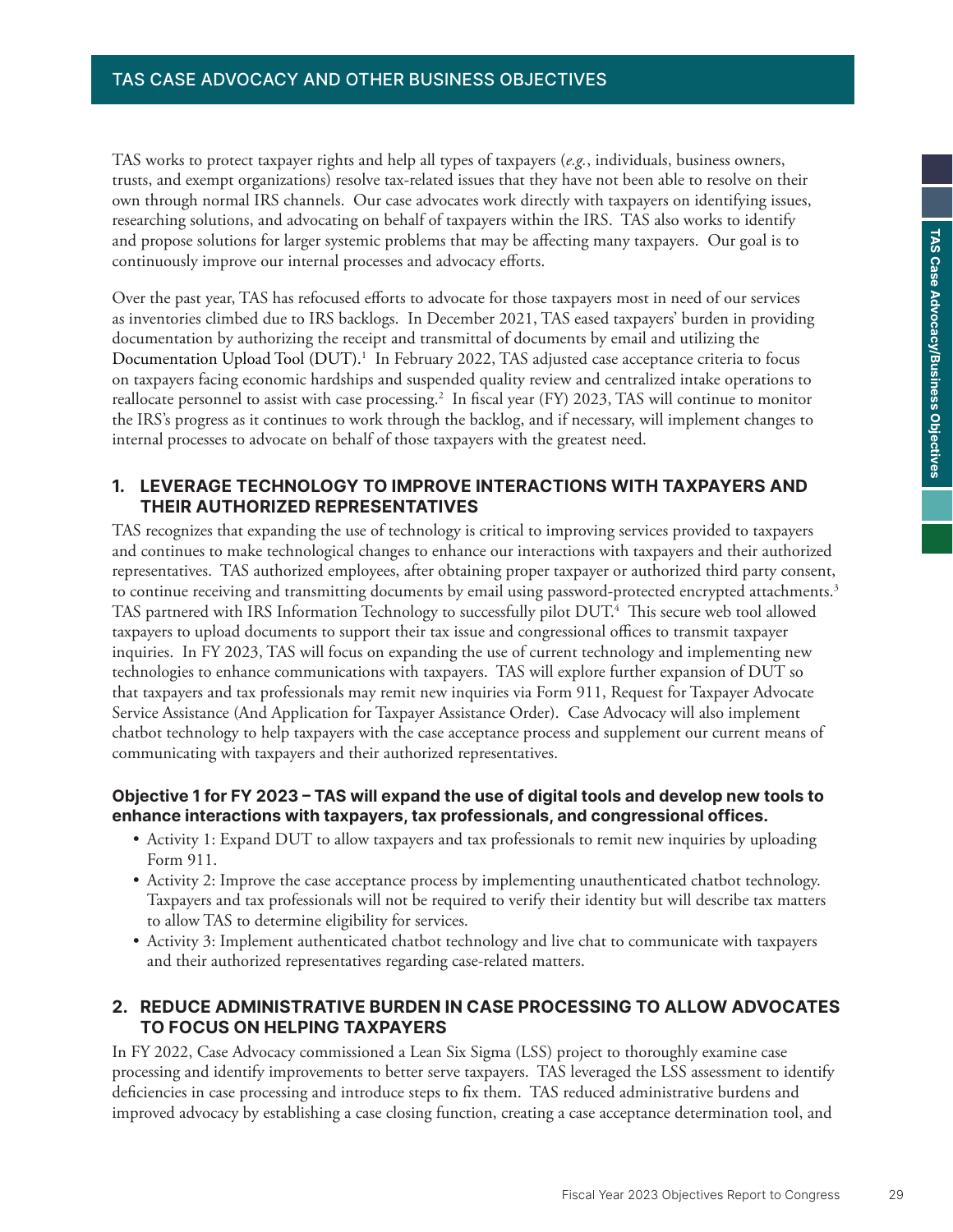suspending the requirement to complete several screens in the current case management system. These actions allowed case advocates to focus on helping taxpayers rather than dealing with administrative actions.

TAS also utilized the LSS assessment to make recommendations for the potential migration of TAS case processing to Enterprise Case Management (ECM). The purpose of the IRS's ECM initiative is to build a platform to assist employees and taxpayers in streamlining resolutions by providing a consolidated system to centralize case management and internal research. In FY 2022, TAS partnered with the IRS Enterprise Digitalization and Case Management Office and used the case processing map created during the LSS assessment to develop the prototype of the key business processes TAS requires to advocate on behalf of taxpayers.

In FY 2023, TAS will partner with the Wage and Investment Lean Six Sigma Organization to identify and initiate additional improvements based on the FY 2022 LSS assessment. Finally, once TAS migrates to ECM, Case Advocacy will form a diverse team to test the new system. This team will test ECM's case management and internal research capabilities and make recommendations for improvements to the system that will lead to more efficient, effective resolution of tax issues. The timing of TAS's ability to migrate to ECM will depend upon available IT funding and prioritization of TAS's needs for an improved case management system.

### **Objective 2 for FY 2023 – TAS will use the LSS assessment findings and test new technology to improve the efficiency of case processing.**

- Activity 1: Develop and implement one plan to improve the efficiency of case processing as identified in the FY 2022 LSS evaluation.
- Activity 2: Ensure taxpayer issues are resolved efficiently by forming a diverse team to test the new ECM system and make recommendations for improvements.

## **3. BETTER MEET TAXPAYER NEEDS BY INCREASING STAFFING AND REALIGNING SERVICES**

TAS recognizes the importance of hiring and properly training employees to better meet the needs of taxpayers. From February 2019 to February 2022, TAS staffing slightly increased, while the volume of taxpayers with eligible cases accepted into TAS increased significantly by 39 percent.<sup>5</sup> In FY 2022, TAS expanded its use of recruiting platforms to attract qualified candidates for open positions. However, like much of the IRS, TAS continues to face challenges recruiting enough qualified candidates to meet our staffing needs.

In FY 2023, TAS will continue to recruit qualified candidates focusing on recent college graduates, increase staffing in current TAS offices, and geographically realign services to better meet the needs of taxpayers outside the United States (international taxpayers). TAS will increase the total number of employees available to advocate on behalf of taxpayers and improve communications with international taxpayers in different time zones. TAS will serve international taxpayers according to where they reside. The Hawaii office will serve international taxpayers residing in the Western Hemisphere, and the Puerto Rico office will advocate for taxpayers located in the Eastern Hemisphere.

### **Objective 3 for FY 2023 – TAS will better meet taxpayer needs by recruiting college graduates, increasing staffing, and realigning services.**

- Activity 1: Increase staffing in current local TAS offices.
- Activity 2: Improve advocacy to international taxpayers by geographically realigning services.
- Activity 3: Use recruiting platforms to post job announcements, including social media, state government websites, and LinkedIn.
- Activity 4: Explore and identify new recruiting opportunities to target college graduates.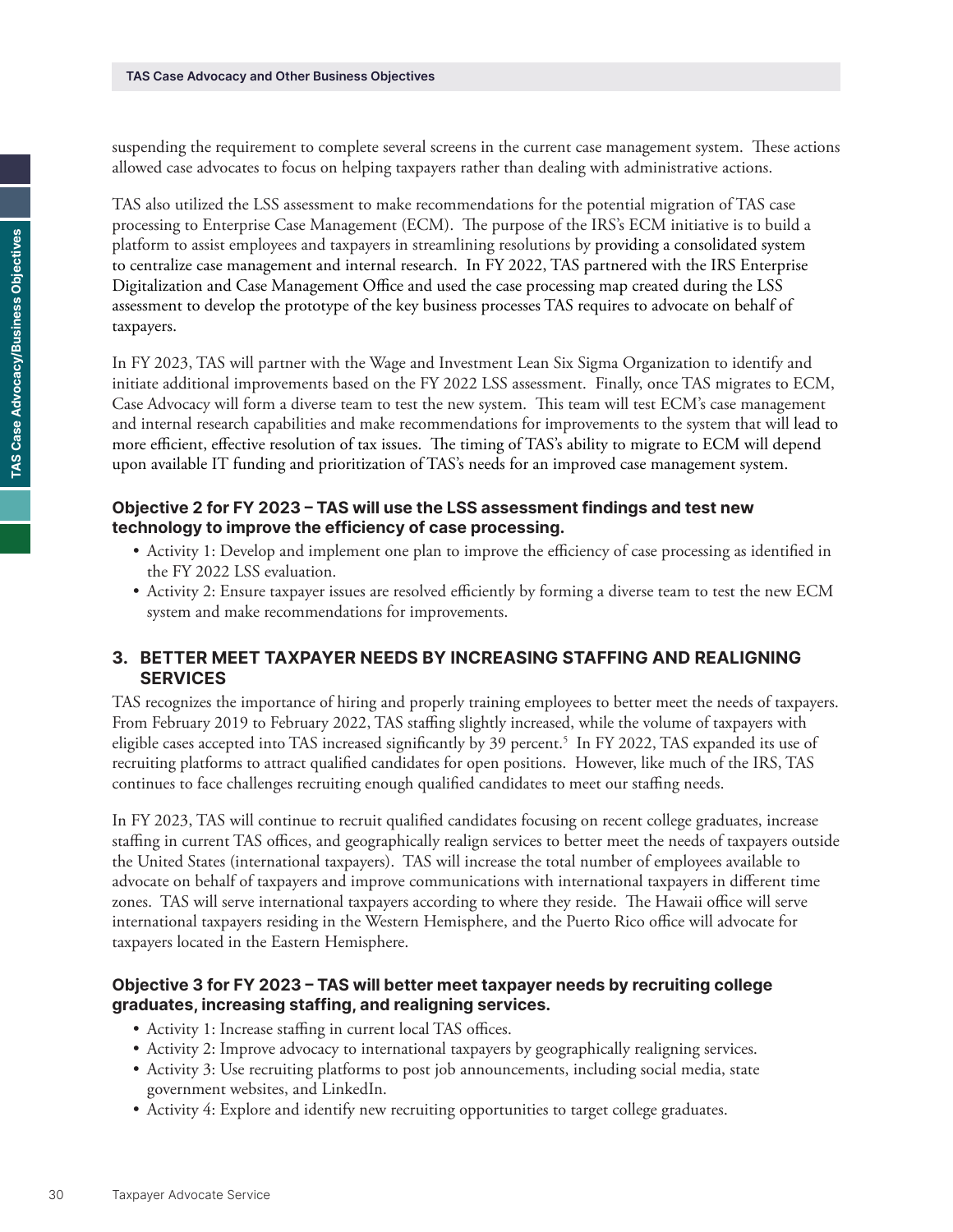# **4. REFINE TRAINING, FACILITATE ON-THE-JOB INSTRUCTORS, AND ARRANGE COACHES TO ENHANCE SKILLS AND COMPETENCE**

During the COVID-19 pandemic, TAS continued to hire qualified candidates and modified all training to be delivered virtually. Case Advocacy analysts were required to complete a self-study curriculum, and new managers were assigned peer mentors. In FY 2022, TAS developed and introduced the Case Advocate Training Support program, which provided maximum support for newly hired case advocates by streamlining the curriculum and allowing trainees to promptly apply learned skills and work live cases.

In FY 2023, TAS will continue investing in our workforce. We will refine the training programs provided to new intake advocates, case advocates, and analysts in addition to boosting training and increasing knowledge sharing by implementing on-the-job instructor programs for new Case Advocacy analysts and managers. Finally, to develop skills and enhance competence in recognizing and solving problems, TAS will assign Human Capital Office coaches to each Case Advocacy analyst.

### **Objective 4 for FY 2023 – TAS will refine training, facilitate on-the-job instructors, and arrange coaches to enhance skills and competence.**

- Activity 1: Assess the effectiveness of new Case Advocacy analyst training and modify courses to strengthen the curriculum, enhance analytical skills, and better meet the needs of the analysts to provide better taxpayer service.
- Activity 2: Develop and implement an on-the-job-instructor program for Case Advocacy analysts.
- Activity 3: Use the Human Capital Office mentorship and coaching program to assign a coach to each Case Advocacy analyst to build competence and enhance skills.
- Activity 4: Strengthen the new hire Case Advocate Training Support program by conducting trainee exit interviews and surveying the trainees' managers at the completion of the training period.
- Activity 5: Design and implement an on-the-job-instructor program for new Case Advocacy managers.

# **5. EXPAND OUTREACH TO ADDITIONAL UNDERSERVED POPULATIONS**

Despite difficulties during the pandemic, TAS continued to identify underserved populations and conduct outreach using Zoom.gov and other virtual platforms. In FY 2022, TAS identified senior citizens, Native Americans, members of the military, and homeless populations as underserved and conducted outreach to raise awareness about TAS and provide services to eligible taxpayers. TAS also conducted outreach and partnered with the IRS Stakeholder Partnerships, Education and Communication function to raise awareness about refundable credits including the Earned Income Tax Credit, Additional Child Tax Credit, and Credit for Other Dependents.

In FY 2023, TAS will use Microsoft Teams as an avenue to conduct outreach and complete Problem Solving Day events to reach additional underserved populations, including individuals with disabilities, first-time filers, small business owners, self-employed taxpayers, and international taxpayers. Finally, TAS will continue its partnership with the IRS and assist taxpayers during "Face-to-Face Saturday"6 and "Hearing All Voices"7 events.

#### **Objective 5 for FY 2023 – TAS will conduct outreach to additional underserved populations.**

- Activity 1: Expand use of Microsoft Teams technology to reach underserved populations and conduct Problem Solving Days.
- Activity 2: Establish new relationships with external stakeholders to expand outreach to additional underserved populations, including individuals with disabilities, first-time filers, small business owners, self-employed taxpayers, and international taxpayers.
- Activity 3: Assist taxpayers who are facing or about to face negative financial consequences or long-term adverse impact by partnering with IRS during the Hearing All Voices campaign and the IRS's Taxpayer Experience Office's Face-to-Face Saturday events.